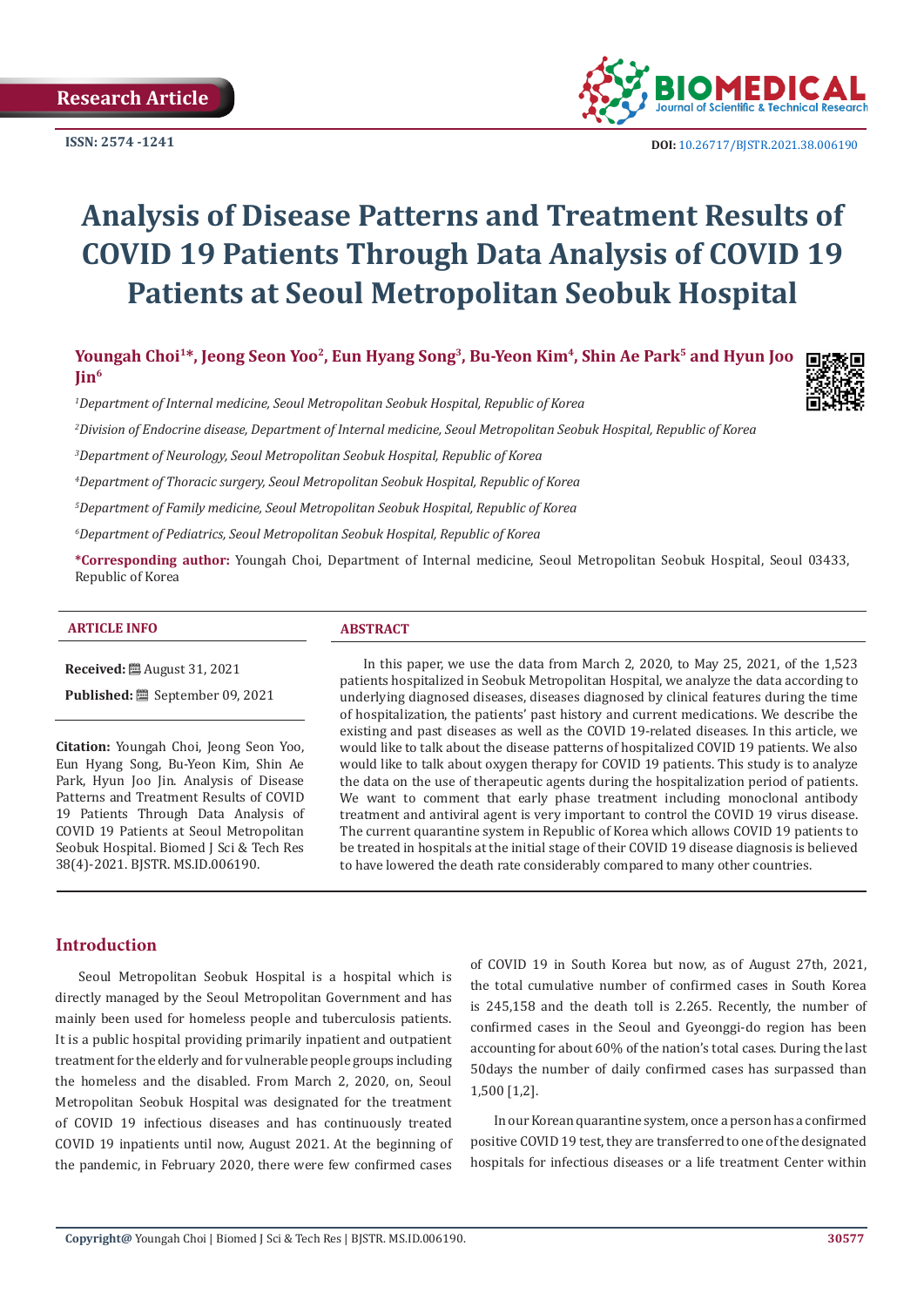the shortest time possible. If they are over 60 years old or are younger but already have an existing medical condition, they will be transferred to an infectious disease hospital. If they are under 60 and they have no underlying diseases, they are transferred to a life treatment center first. If they develop any severe symptoms while staying at a life treatment center, they are transferred to one of the infectious disease hospitals. As of today, 20th of August 2021 there are 7 Seoul city governmental hospitals and 9 other hospitals which are designated as COVID 19 hospitals in Seoul city and Gyeonggi -do area. 2,002 patients are hospitalized in these infectious disease hospitals according to the protocol of the quarantine system. As of August 20th, 2021, there are 15 life treatment facilities operating in Seoul city and Gyeonggi –do area with a current number of 1,878 COVID 19 patients quarantined according to the quarantine system [3-5].

If their symptoms worsen or their oxygen saturation drops, they can be transferred to an infectious disease hospital for hospitalization. COVID 19 patients who are young children, disabled or otherwise in need of nursing care by a family member, will sometimes be hospitalized together with them, despite the risk for the care giver to contract the virus as well. In rare cases the patients can be quarantined in their own home according to their wishes. All COVID 19 patients are assigned an epidemiological investigator who will guide them in all these decision processes. From March 2, 2020, to August 20, 2021, the total number of 2,315 confirmed COVID 19 patients has been admitted to Seobuk Metropolitan Hospital while the number of discharged patients was 2,215. During the last two months, the number of daily confirmed cases has been over 1,500 and we continue to treat many patients, daily filling the available hospital beds [5-10].

In Republic of Korea, the COVID 19 virus vaccine was first administered in early 2021 to the elderly and to vulnerable patients (including patients in nursing homes for homeless and disabled people), as well as to hospital and other government quarantine facilities staffs. The number of COVID 19 patients under the age of 60 who are not yet fully vaccinated has increased compared to the age pattern of patients we had in 2020. In fact, it was expected that the course of the COVID 19 disease would differ, depending on age and pre-existing medical conditions, but this is not necessarily the case. Young patients with no pre-existing disease and in otherwise good health, can have a COVID 19 disease pattern that is often rapid and very severe. We observed many cases of elderly patients with multiple chronic diseases who overcame the disease called COVID 19 well and without any major complications and sequelae.

In this paper, using the data from March 2, 2020 to May 25, 2021 of the 1,523 patients hospitalized in Seobuk Metropolitan Hospital, we analyze the data according to diagnosed diseases, diseases diagnosed by clinical features during the time of hospitalization, the patients' past history and current medication We describe the existing and past diseases as well as the COVID 19-related diseases of the COVID 19 patients who were admitted to the hospital. By summarizing the treatments and treatment results, including the therapeutic medications administered, we would like to share and suggest ways to understand the COVID 19 diseases and how to deal with them.

# **Materials and Methods**

Seobuk Metropolitan Hospital is as city governmental hospital in Seoul. It was one of the first hospitals to become a COVID 19-dedicated hospital among various national and public hospitals in Seoul in March 2020. From March 2020 to August 2020, one or two wards were operated as COVID 19 beds units, usually accommodating between 30 and 50 patients per month, as at that time the number of COVID 19 patients in Seoul city and Gyeonggi –do area was quite low. However, since August 2020 up to now, we are running 7-8 wards with more than 150 patients a day. In Seobuk Metropolitan hospital, COVID 19 patients are cared for by 12-14 specialists from different departments (internal medicine, general surgery, family medicine, psychiatry, neurology, thoracic surgery, pediatrics, etc.). As soon as COVID 19 inpatients are diagnosed through a COVID 19 test, inpatient treatment at an infectious disease hospital or isolation treatment at a life treatment center will be maintained for an average of 7-14, after which, being released from isolation, patients are allowed to return to their daily life.

All treatment and living costs are fully covered by the government during the patients' stay at an infectious disease hospital or a life treatment center. As long as the COVID 19 test is positive, COVID 19 patients stay there free of charge. In other countries, including the United States, most patients are usually admitted to hospital and receive treatment when their disease reaches a more severe status or they are in need of oxygen therapy or even a ventilator., In Republic of Korea, however, the quarantine system has been and continues to operate in such a way that isolation and treatment begin at a living treatment center or a hospital dedicated to COVID 19 within 1-2 days from the moment of a positive COVID 19 test result. In this paper, we analyze the charts of 1,523 patients who received inpatient treatment from March 2, 2020, to May 25, 2021, at our hospital dedicated to COVID 19 infectious diseases. The monthly number of hospitalized COVID 19 patients (Table 1), the age status (Table 2), the gender status (Table 3), and the nationality of the patients (Table 4) will be explained in the materials and method.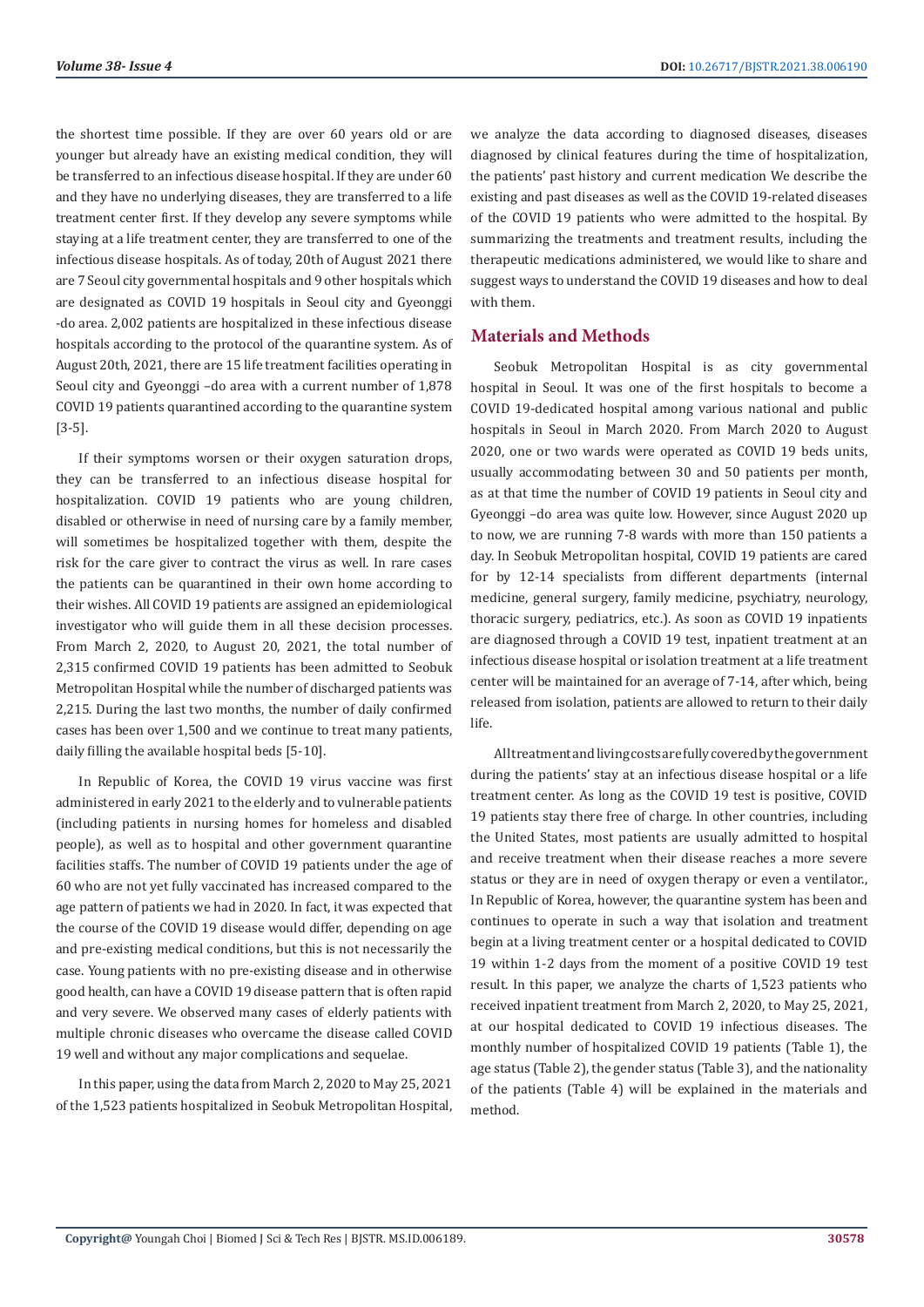**Table 1:** Monthly numbers of hospitalized COVID 19 patients from March 2, 2020 to May 25, 2021.

| Period            | Number of inpatients |
|-------------------|----------------------|
| 2020 March        | 29                   |
| 2020 April        | 6                    |
| 2020 May          | 14                   |
| 2020 June         | 40                   |
| 2020 July         | 19                   |
| 2020 August       | 155                  |
| 2020 September    | 65                   |
| 2020 October      | 31                   |
| 2020 November     | 179                  |
| 2020 December     | 310                  |
| 2021 January      | 136                  |
| 2021 February     | 132                  |
| 2021 March        | 86                   |
| 2021 April        | 156                  |
| 2021 May 1-May 25 | 165                  |

**Table 2:** Status of inpatients by age from March 2, 2020 - May 25, 2021.

| Age       | <b>Number of inpatients</b> |
|-----------|-----------------------------|
| $1 - 10$  | 50                          |
| $11 - 20$ | 48                          |
| 21-30     | 119                         |
| $31 - 40$ | 149                         |
| $41 - 50$ | 124                         |
| 51-60     | 235                         |
| 61-70     | 526                         |
| 71-80     | 244                         |
| 81-90     | 28                          |
| Sum       | 1523                        |

**Table 3:** Status of inpatients by gender from March 2, 2020, to May 25, 2021.

| Gender | <b>Number of Inpatients</b> |
|--------|-----------------------------|
| male   | 732                         |
| female | 791                         |
| sum    | 1523                        |

**Table 4:** Status of Nationality of Inpatients from March 2, 2020, to May 25, 2021.

| <b>Nationality</b>     | <b>Number of Inpatients</b> |
|------------------------|-----------------------------|
| Korea                  | 1504                        |
| <b>USA</b>             | 4                           |
| England                | 4                           |
| China                  | 3                           |
| Iraq                   |                             |
| Bangladesh             |                             |
| China (Korean Chinese) |                             |

| Mongolia        |      |
|-----------------|------|
| Pakistan        |      |
| India           |      |
| Australia       |      |
| Overseas Korean |      |
| Sum             | 1523 |

# **Results**

In this article, we would like to talk about the disease patterns of hospitalized COVID 19 patients. The tables below show a classification of pre-existing diseases the patients had before contracting the virus. as well as those diagnosed during hospitalization. In addition, we also discuss whether there is a difference between the clinical picture of COVID 19 itself and the clinical picture due to accompanying diseases. We also examine how oxygen therapy has been implemented and how many patients developed pneumonia during inpatient period. The tables show the presence of pneumonia as well as the use of oxygen treatment among COVID 19 patients. The purpose of this study is also to analyze the data on the use of therapeutic agents during the patients' hospitalization period.

# **Comorbidity of COVID 19 Patients**

**Table 5:** Cardiovascular comorbidities.

| <b>Underlying or Newly Diagnosed Diseases</b>                                          | Number of<br><b>Inpatients</b> |
|----------------------------------------------------------------------------------------|--------------------------------|
| Hypertension and hypertensive heart diseases                                           | 480                            |
| Hyperlipidemia                                                                         | 267                            |
| Coronary artery diseases and complications (Angina,<br>Myocardial infarction, etc.)    | 46                             |
| Unspecified arrhythmia, Atrial fibrillation,<br>tachycardia, bradycardia, AV block etc | 45                             |
| Artificial valves and coronary aortic implants, aortic<br>aneurysms etc.               | 15                             |
| other heart failure, pulmonary edema, pericardial<br>effusion etc                      | 6                              |

The purpose of this study is to investigate the comorbidities according to systemic classification by analyzing the data of the existing comorbidities of inpatients and their diseases diagnosed at the time of hospitalization. The purpose of this study is to explain the disease pattern of the COVID 19 itself by looking at the accompanying diseases of the patients as well as at newly diagnosed diseases. Table 5 to 12 summarize the diagnoses according to systemic classifications of the 1,523 patients hospitalized from March 2, 2020, to May 25, 2021, according to their underlying or newly diagnosed diseases during their hospitalization period. The most common underlying cardiovascular diseases were hypertension, hyperlipidemia, coronary artery disease, arrhythmia, and artificial valves or implants. Many patients with a prior coronary artery implant, suffered from high blood pressure and increased pulse rate due to COVID 19 infection status. The COVID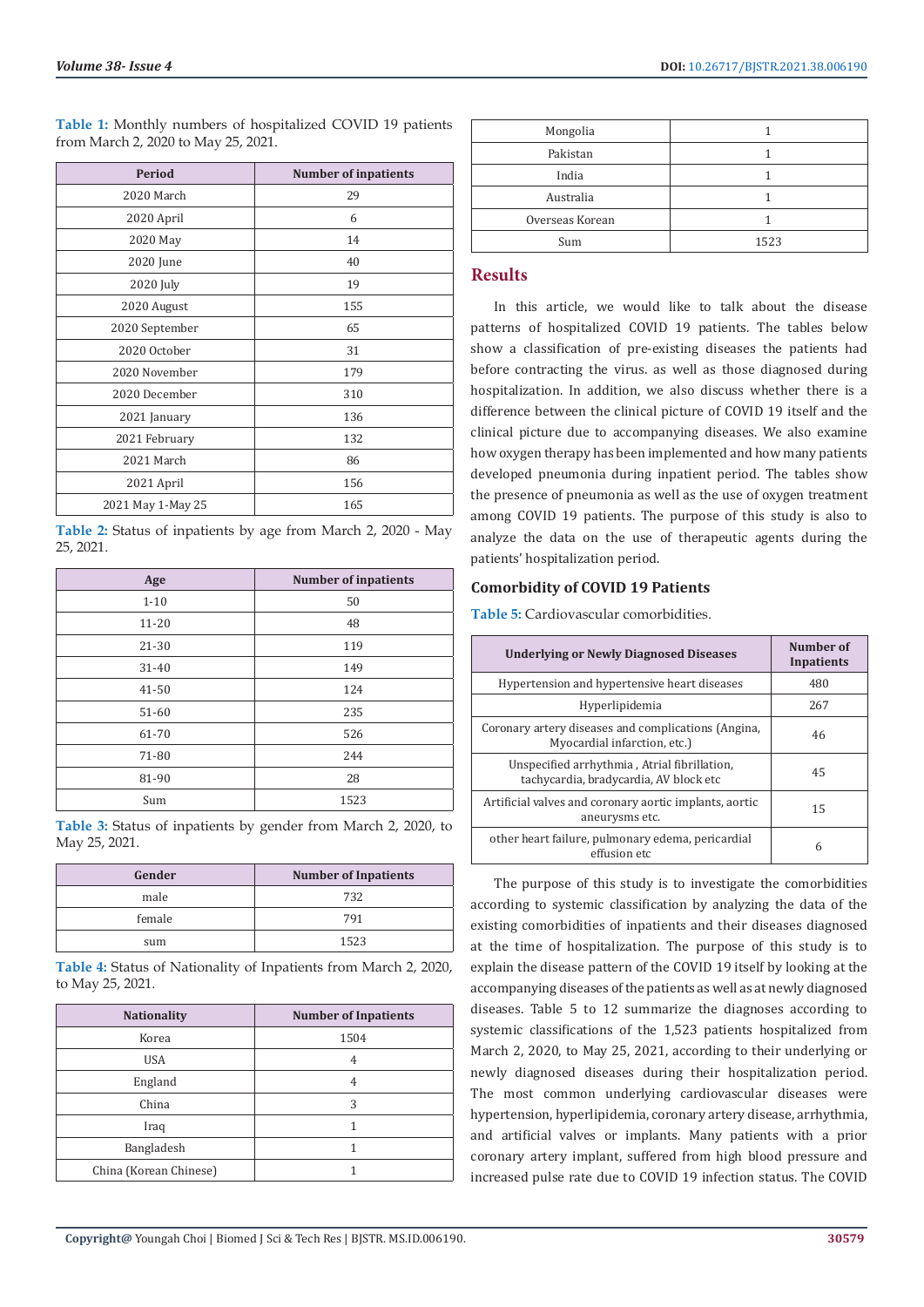19 disease itself increases the association between the onset of cardiovascular diseases and blood clots, as well as the frequency of overall cardiovascular diseases, and creates many situations that require medication.

In most cases, the patients were instructed to continue with their medication even after being discharged and to conduct a follow-up examination. As an accompanying underlying disease, respiratory diseases such as chronic obstructive pulmonary disease, emphysema, sequelae of tuberculosis, asthma, and bronchiectasis were common. For all patients hospitalized for COVID 19, chest CT scans are conducted to check the progress of the disease and to detect any underlying lung disease. In some cases, the follow up examination after discharge confirms a resolved pneumonia or lung lesions. Diabetes mellitus is the most common endocrine accompanying underlying disease. Many patients are hospitalized and diagnosed with diabetes. COVID 19 disease itself can be seen as an extremely stressful situation, which in itself can easily provoke the development of diabetes. In addition, the treatment for the COVID 19 disease itself (Dexamethasone using) caused increased blood sugar during the course of treatment.

Patients need to receive long-term diabetes or glucose intolerance status follow-up after their discharge from hospital. As an accompanying underlying disease, there are several with chronic renal failure who continued medication. Usually, the COVID 19 disease itself generally caused persistent high fever, difficulty in ingesting food and water. Very severe dehydration problems occur frequently to COVID 19 patients, these dehydration problems can damage kidney function. Many treatments such as electrolyte correction and dehydration correction are required. In patients with such pre-existing, well controlled chronic diseases, sometimes symptoms similar to their own disease develop. We saw both the original underlying disease flaring up as well as the appearance of new skin rashes occurring during hospitalization due to COVID 19. In many cases, patients' reactions to the COVID 19virus itself are also perceived as individual allergies or anaphylaxis-like reactions. These symptoms usually disappear as patients recover from COVID 19 virus.

We didn't find any special complications for patients who had completed surgery and chemotherapy 2-3 years prior to contracting the COVID 19 virus. However, as for any other patient, the amplified viral load, high fever and prolonged severe inflammation, causes a temporary thrombocytopenia and a decrease in the count of neutrophils along with the sepsis. These parameters return to normal as the patient recovers from COVID 19. An elevated liver function is the commonly diagnosed pathology during hospitalization indicating the accompanying underlying disease of a toxic hepatitis due to the COVID 19 virus. Patients who confirmed that their liver function tests were normal before admission as well as patients with existing chronic diseases such as hepatitis B, hepatitis C, and cirrhosis whose liver function levels were maintained at near normal levels before the outbreak of COVID 19, experience a rise in the liver function parameters which can be attributed to the COVID 19 infection. The most common digestive symptoms during hospitalization were diarrhea, nausea and vomiting.

Patients with cerebrovascular disease and psychiatric disease as underlying diseases were suffer from long term chronic disease and have to be hospitalized together with the caregiver family member due to their paralysis or disability. The process of isolation and communication with the bedridden patients and psychiatric patients is very challenging and difficult due to their psychiatric problems and disabilities, but we do not think that the underlying diseases had much influence on the diagnosis, clinical picture, and medication process of COVID 19 disease (Tables 6-19).

**Table 6:** Respiratory comorbidities.

| Underlying or newly diagnosed diseases                                  | Number of inpatients |
|-------------------------------------------------------------------------|----------------------|
| Chronic obstructive pulmonary disease and emphysema, Chronic bronchitis | 24                   |
| Respiratory infections sequelae and tuberculosis sequelae               | 22                   |
| Atelectasis                                                             | 16                   |
| Asthma, unspecified                                                     | 13                   |
| pulmonary nodule                                                        |                      |
| Bronchiectasis, bronchia stenosis                                       |                      |
| Interstitial lung disease                                               |                      |

**Table 7:** Endocrine comorbidities.

| <b>Underlying or Newly Diagnosed Diseases</b>                      | <b>Number of Inpatients</b> |
|--------------------------------------------------------------------|-----------------------------|
| Diabetes mellitus with unspecified complications                   | 258                         |
| Condition after thyroid surgery, thyroiditis, hypothyroidism, etc. | 28                          |
| Pre-diabetes status, glucose intolerance                           |                             |
| Grave's diseases, Hyperthyroidism                                  |                             |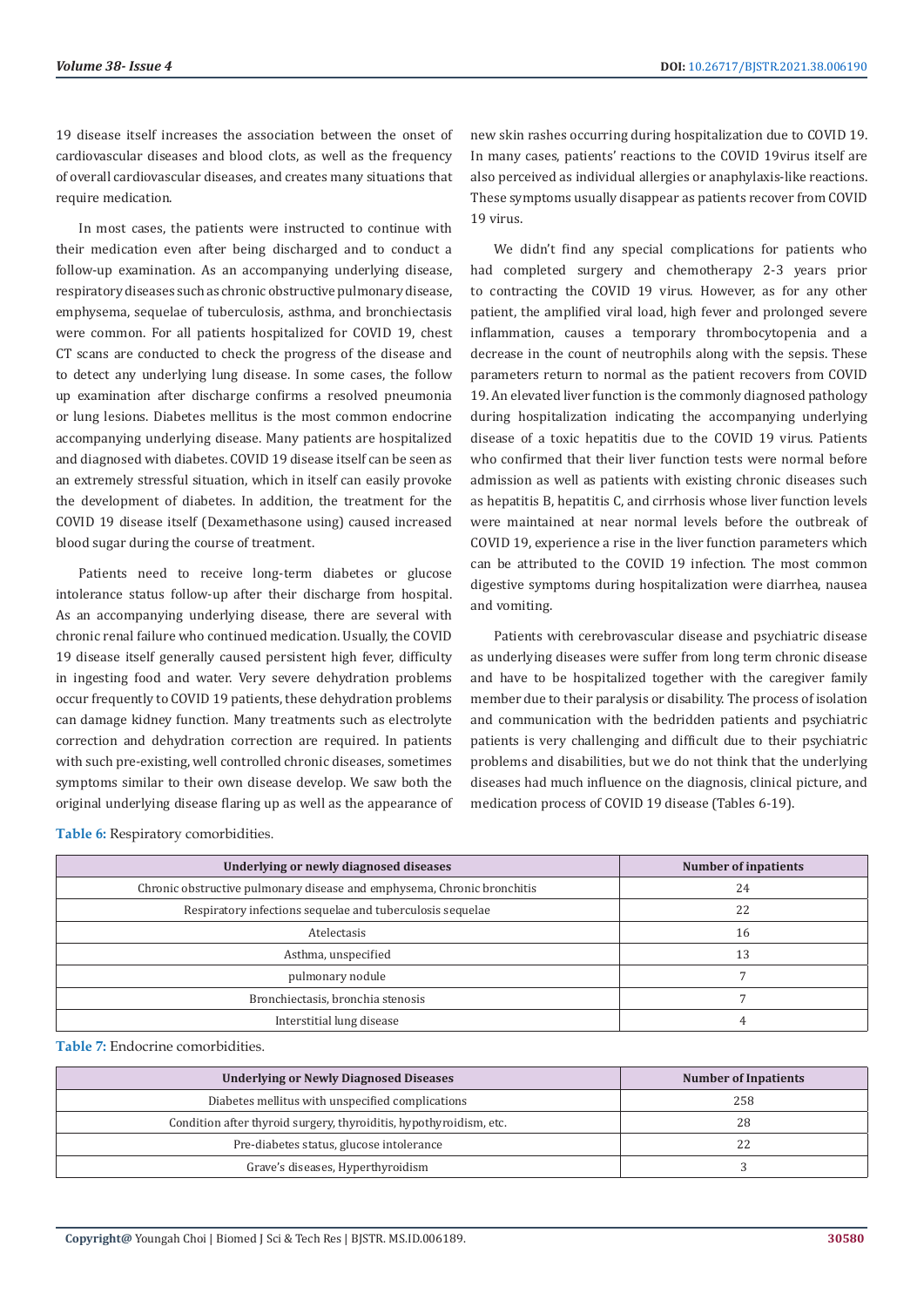**Table 8:** Kidney and urinary system comorbidities.

| <b>Underlying or Newly Diagnosed Diseases</b>       | <b>Number of Inpatients</b> |
|-----------------------------------------------------|-----------------------------|
| Prostatic hypertrophy, Prostatitis                  | 41                          |
| Unspecified renal failure, persistent proteinuria   | 36                          |
| Urinary tract infection, urinary stone, hematuria   | 10                          |
| Electrolyte imbalances (hyperkalemia, hypokalemia,) |                             |

**Table 9:** Chronic Infectious Diseases and Allergic Diseases.

| <b>Underlying or Newly Diagnosed Diseases</b> | <b>Number of Inpatients</b> |
|-----------------------------------------------|-----------------------------|
| Unspecified skin allergy and rash             | 12                          |
| Chronic allergic rhinitis                     |                             |
| latent Syphilis                               |                             |
| Herpes Zoster                                 |                             |
| Psoriasis                                     |                             |
| Behcet's disease, Ulcerative proctitis        |                             |
| Celiac disease                                |                             |
| Systemic Lupus Erythematosus                  |                             |
| Ankylosing spondylitis                        |                             |

**Table 10:** Chronic Hematological Tumor Diseases.

| <b>Underlying or Newly Diagnosed Diseases</b> | <b>Number of inpatients</b> |
|-----------------------------------------------|-----------------------------|
| Unspecified iron deficiency anemia            | 11                          |
| Thyroid cancer postoperative status           | 10                          |
| Breast cancer postoperative status            | 8                           |
| Colorectal cancer postoperative status        | 6                           |
| Prostate cancer postoperative status          | 6                           |
| Kidney cancer postoperative status            | 2                           |
| Gastric cancer postoperative status           | 2                           |
| Cervix cancer postoperative status            | 2                           |
| Head and neck cancer postoperative status     |                             |
| Gall bladder cancer postoperative status      |                             |
| Tonsil cancer postoperative status            |                             |
| Chronic myeloid leukemia                      |                             |
| Secondary Thrombocytopenia                    |                             |

**Table 11:** Chronic gastrointestinal and hepatobiliary system diseases.

| <b>Underlying or Newly Diagnosed Diseases</b>     | <b>Number of Inpatients</b> |
|---------------------------------------------------|-----------------------------|
| Abnormal liver function tests and toxic hepatitis | 60                          |
| Gastroenteritis, gastric ulcer                    | 33                          |
| Chronic hepatitis B, Chronic hepatitis C          | 16                          |
| Acute or chronic pancreatitis                     |                             |
| liver cirrhosis                                   |                             |
| Chronic constipation                              |                             |
| Gall stone                                        |                             |

**Table 12:** Chronic neuropsychiatric diseases and disorders.

| <b>Underlying or Newly Diagnosed Diseases</b>                                    | <b>Number of Inpatients</b> |
|----------------------------------------------------------------------------------|-----------------------------|
| Cerebrovascular disease, cerebral infarction, Traumatic cerebral lesion sequelae |                             |
| Schizophrenia, bipolar disorder, anxiety disorder                                | 29                          |
| Alzheimer 's dementia, Parkinson's dementia                                      |                             |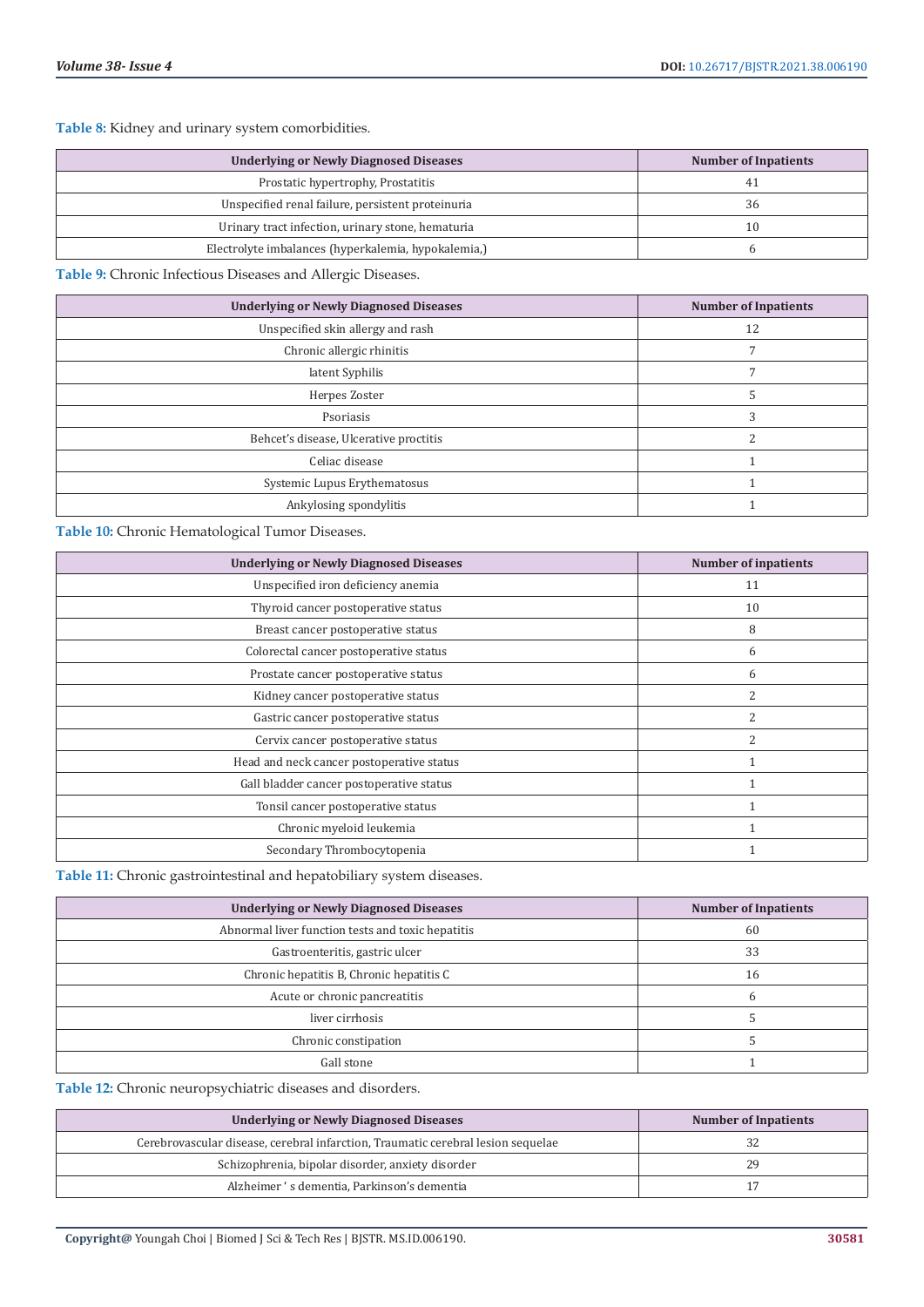| Sleep disorder                | 13 |
|-------------------------------|----|
| Epilepsy                      |    |
| Autistic disorder             |    |
| Visual disorder               |    |
| Intellectual disorder         |    |
| Developmental disorder        |    |
| Cerebral palsy                |    |
| Obsessive compulsive disorder |    |

**Table 13:** Oxygen treatment for inpatients.

| Patients Undergoing Oxygen Therapy | Patients who didn't Receive Oxygen Therapy |
|------------------------------------|--------------------------------------------|
| 244                                |                                            |

**Table 14:** CT findings of hospitalized patients for pneumonia.

| No pneumonia on CT During Hospitalization | Pneumonia on CT During Hospitalization |
|-------------------------------------------|----------------------------------------|
| 285                                       |                                        |

**Table 15:** Current status of administration of Regdanvimab (Regkirona).

| Period | repi uai | <b>March</b> | 2021 April | $^4$ May |
|--------|----------|--------------|------------|----------|
| Number |          | 30           | υJ         | 90       |

**Table 16:** Current status of administration of Veklury (Remdesivir).

| Period                          | 2020<br><b>November</b> | 2020<br><b>December</b> | 2021 Ianuary | 2021 February             | 2021 March | 2021 April | <b>2021 May</b> |
|---------------------------------|-------------------------|-------------------------|--------------|---------------------------|------------|------------|-----------------|
| Number of patients administered |                         | 58                      |              | $\sim$ $\sim$<br><u>_</u> |            |            | 44              |

**Table 17:** Status of Dexamethasone injection administration.

| <b>Period</b>                      | 2020            | 2021          | 2021            | 2021         | 2021         | 2021 |
|------------------------------------|-----------------|---------------|-----------------|--------------|--------------|------|
|                                    | <b>December</b> | <b>anuary</b> | <b>February</b> | <b>March</b> | <b>April</b> | May  |
| Number of patients<br>administered | 48              | 25            | 30              | 20           | $\sim$<br>26 | 26   |

**Table 18:** Current status of the number of patients by hospital stay of the 1,523 hospitalized patients.

| <b>Hospitalized days</b> | $1 - 7$ davs |     | $\vert$ 7-14 days $\vert$ 15-21 days | 22-28 days | $29-35$ days | $36 - 42$ davs | 43-49 days | <b>More than 50dyas</b> | <b>Sum</b> |
|--------------------------|--------------|-----|--------------------------------------|------------|--------------|----------------|------------|-------------------------|------------|
| Number of<br>patients    | 191          | 820 | 385                                  | 98         |              |                |            |                         | 1.523      |

**Table 19:** Discharge status of 1523 hospitalized patients.

| Period         | Discharged after cure | <b>Transfer to university</b><br>hospital | <b>Transfer to life treatment</b><br>center | <b>Expired</b> |
|----------------|-----------------------|-------------------------------------------|---------------------------------------------|----------------|
| 2020 March     | 10                    |                                           | $\mathbf{0}$                                | $\Omega$       |
| 2020 April     | 22                    | 0                                         | $\Omega$                                    | C              |
| 2020 May       | 5                     | $\overline{c}$                            | $\mathbf{0}$                                | $\Omega$       |
| 2020 June      | 12                    | 4                                         | $\mathbf{0}$                                | $\Omega$       |
| 2020 July      | 44                    | 2                                         | $\mathbf{0}$                                | $\Omega$       |
| 2020 August    | 50                    | 16                                        | 14                                          |                |
| 2020 September | 123                   |                                           | $\mathbf{0}$                                |                |
| 2020 October   | 34                    | $\overline{c}$                            | $\theta$                                    |                |
| 2020 November  | 73                    | 21                                        | $\Omega$                                    |                |
| 2020 December  | 272                   | 38                                        | $\overline{\mathcal{L}}$                    |                |
| 2021 January   | 166                   | 17                                        | $\mathbf{0}$                                |                |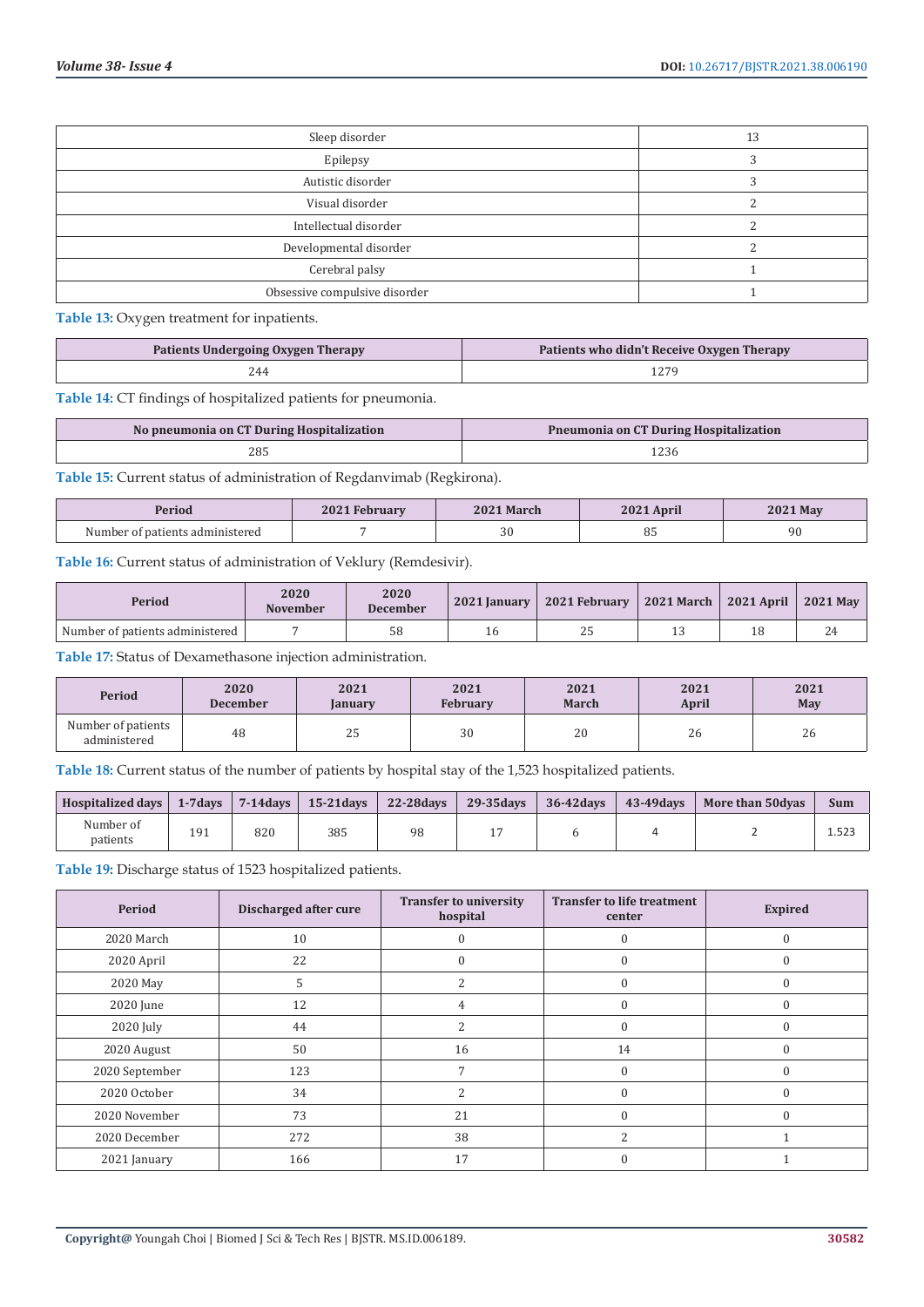| 2021 February | 83   | 29  |    |  |
|---------------|------|-----|----|--|
| 2021 March    | 111  |     |    |  |
| 2021 April    | 105  |     |    |  |
| 2021 May      | 184  |     |    |  |
| Sum           | 1355 | 150 | 16 |  |

#### **Oxygen Treatment for COVID 19 Patients**

We would like to talk about oxygen therapy for COVID 19 patients. Patients admitted to the hospital and are given a selfsaturation check machine to check and record their saturation several times a day. When the oxygen saturation in room air is less than 94%, oxygen therapy is given. Oxygen is sometimes used intermittently for chest tightness. 244 patients used oxygen for 1 to 2 weeks during hospitalization, and 1,279 patients did not receive any oxygen treatment. When oxygen is used, oxygen saturation can be maintained over 94% . As the pneumonia improves, oxygen demand also decreases. If oxygen demand increases more, we use high flow O2 machine. If the oxygen saturation cannot be maintained over 95 % by using a reservoir mask of 5L/min because of high oxygen demand, we use a high flow O2 machine to increase the O2 supply. If the oxygen saturation cannot be maintained over 95 % by using a high flow O2 machine at its highest level, the COVID 19 patients should be transferred to a university hospital for ventilator and ECMO therapy.

As the COVID 19 pneumonia improves, oxygen demand also decreases, and oxygen tapering becomes possible. Usually, patients are discharged when their oxygen saturation is higher than 95 % without oxygen therapy. As a result of a chest CT scan for all 1,523 COVID 19 patients hospitalized from March 2, 2020, to May 25, 2021, pneumonia was found in 1,238 patients while 285 did not have any. A chest CT will usually confirm the increase or decrease of the pneumonia. The COVID 19 patients who were hospitalized from early March 2020 to July 2020 were usually young and came from abroad. Many of them did not have severe symptoms. General treatments (analgesic, antipyretic, antibiotic, antihistamine, fluid therapy, etc.) used to treat common respiratory infections (bacteria, virus) were implemented.

#### **Therapeutic Agents for COVID 19 Patients**

The purpose of this study is to analyze the data on the use of therapeutic agents during the hospitalization period of patients. In addition, we intend to analyze the interaction or effect of antiviral drugs and antibody therapeutics as a treatment for COVID 19 virus. By analyzing the data related to the use of drugs by COVID 19 patients and the data related to the results of the treatment, we would like to examine the effects of the drugs that are clinically judged to have an impact on the treatment of the disease called COVID 19. We used Kaletra, which is an antiviral drug used in AIDS treatment on 686 COVID 19 virus patients between March 2020

and April 2021. Many patients discontinued this treatment halfway through because of its difficult side effects such as diarrhea. At that time, we believed that, in the absence of a special antiviral drug, Kaletra would reduce the viral load, but we finally came to the conclusion that it did not help much. We are looking back at this time as a time to observe the disease pattern of COVID 19.

From August 2020 on, many elderlies, medically chronic patients, and patients with worsening symptoms were hospitalized in Republic of Korea and other drugs were recommended as treatments. In August 2020, many COVID 19 patients where in need of other antiviral drugs. In November 2020 we started to administer the antiviral agent Veklury (Remdesivir)as well as steroids, including Dexamethasone injections. In March 2021, we began with the administration of the monoclonal antibody treatment Regdanvimab (Regkirona). In case of pneumonia with a maintained oxygen saturation at more than 95% in room air, and symptoms occurring within 7 days, the monoclonal antibody treatment Regdanvimab (Regkirona) is the preferential treatment. In case of pneumonia and the oxygen saturation falling below 94% in room air, we start oxygen therapy and also directly use Veklury (Remdesivir) as an antiviral agent for 5 days together with a Dexamethasone injection 1.2 mg.

The dose of Dexamethasone is gradually decreased within 10days. However, in order to prevent the progression of pneumonia, monoclonal antibody therapy and antibiotics are used together. If pneumonia was severe and saturation is lower than 94 %, we use antiviral agents first. It usually takes one or two weeks for the pneumonia to improve, and the oxygen saturation restored to normal level.

#### **Treatment Progress of Inpatients**

According to the data summarized through the chart of 1,523 COVID 19 patients hospitalized from March 2020 to May 2021, we see that for the majority of patients the time of hospitalization was usually between two and three weeks. Of the total 1,523 patients, 1,355 were discharged home after being cured, 16 patients were transferred to a life treatment center due to constrains of the hospital beds as it was too early to release them from quarantine, although there was no severe problem with the COVID 19 disease itself. 150 out of the total of 1,523 patients, almost 10% of the patients, needed to be transferred to a university hospital because of the severe progression of their pneumonia. One mortality case in our hospital was a 74-year-old female dementia patient who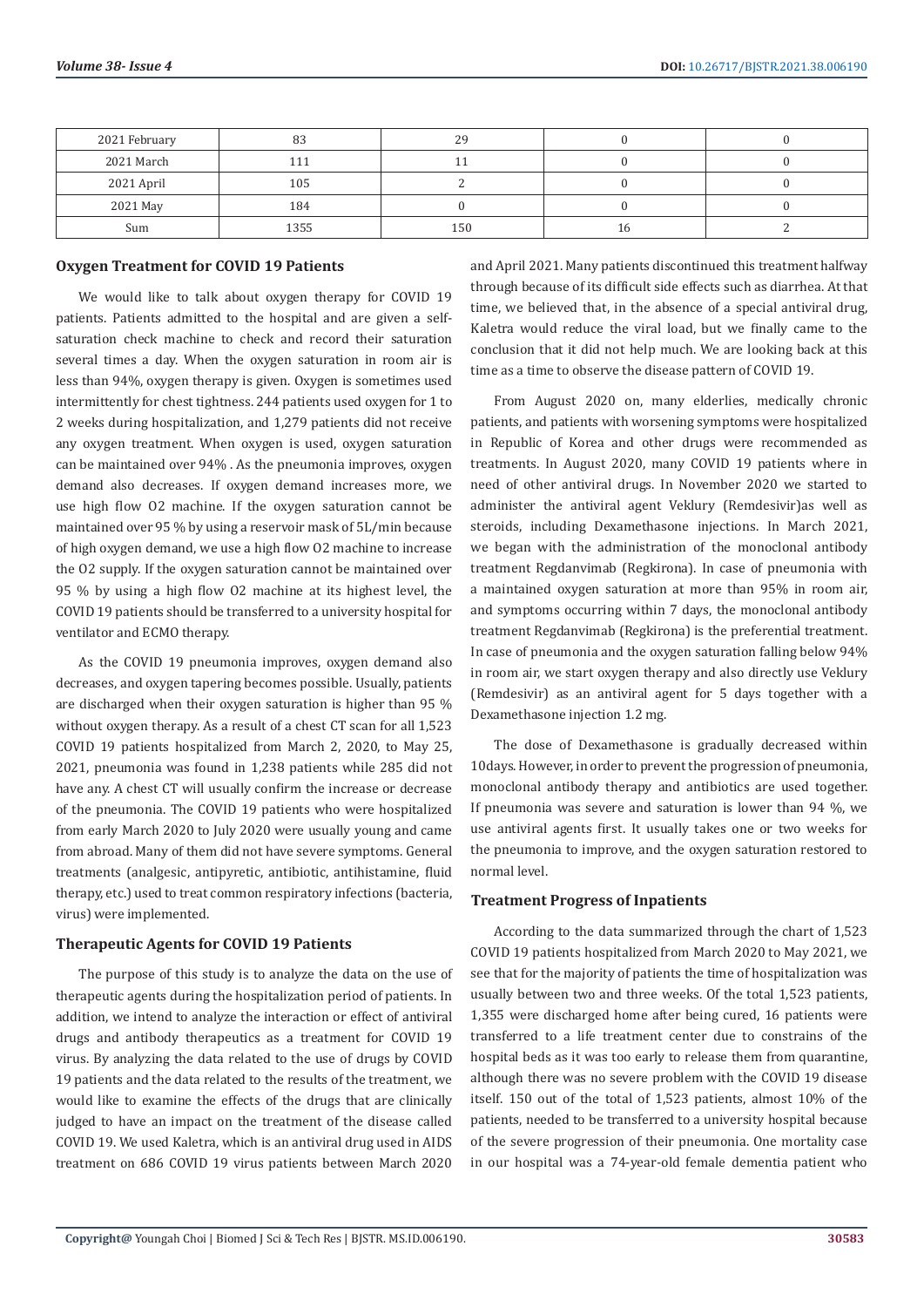died with no CPR and only full high flow O2 therapy, Veklury (Remdesivir) treatment and general treatments by her husband's agreement. Another 60-year-old female patient died in the hospital restroom by removing the oxygen therapy for a long time by herself.

# **Discussion**

Severe Acute Respiratory Syndrome COVID 19virus 2 (SARS-CoV-2) is a positive-stranded RNA virus with an envelope that is 80% or more similar in RNA sequence to bat COVID 19virus. There is a strong theory that it may have acted as an intermediary. Human-to-human transmission is assumed to be the primary route of infection, but a number of research results suggesting the possibility of airborne transmission have been published recently. It is known that infection with SARSCov-2 is most contagious just before the onset of symptoms and in the early stages of the disease, and the infectivity is weakened 5 days after the onset of symptoms. In general, two or three CT scans were performed to confirm the diagnosis. Of the 1,523 patients, 1,236 patients had pneumonia while 285 patients had no pneumonia. Of the 1,523 patients, 244 patients received oxygen therapy including high flow therapy. Although they had pneumonia, many patients improved with the administration of antibody therapy, antibiotics, and fluids without needing oxygen treatment.

Patients whose symptoms of pneumonia develop within 7 days of admission, and whose oxygen saturation is maintained at 95% or above, will be administered a monoclonal antibody treatment Regdanvimab (Regkirona) If their fever rises as the pneumonia develops and their CRP rises above 3-5, they will be placed under the antibiotic Tazoperan for 5 or more days. If their oxygen saturation falls below 94% as the pneumonia progresses, they will be administered Veklury (Remdesivir) for about 5 days. During the 5 days of administration of Veklury (Remdesivir), the fever usually drops, and the oxygen demand starts to decrease. It is difficult to predict who will develop a severe pneumonia and who won't. Age or underlying diseases are not necessarily factors that make the pneumonia worse. Of course, it is true that for elderly people with many underlying diseases, it is difficult to endure the ventilator treatment in the case of a severe pneumonia, so the mortality rate is high. Frankly speaking, we found that age, gender, nationality and underlying diseases are not predictors. But obesity itself could be risk factor.

From the clinical picture, it is true that high fever itself means that the pneumonia or other organ's inflammation is progressing, and it is clear that oxygen saturation decreases rapidly as the pneumonia progresses. It is important to administer monoclonal antibody therapy Regdanvimab (Regkirona) as early as possible in the early stage of the infection. Likewise, the antiviral drug, Veklury (Remdesivir) should also be administered at the very time when the oxygen saturation begins to drop. COVID 19 disease develops and progresses very fast, in the time frame of one or two days, therefore the two drugs, Regdanvimab (Regkirona) and Veklury (Remdesivir) should be administered to the COVID 19 patients in the early phase of the disease. Early phase treatment including monoclonal antibody treatment and antiviral agent is very important to control the COVID 19 virus disease. The current quarantine system in Republic of Korea which allows COVID 19 patients to be treated in hospitals at the initial stage of their COVID 19 disease diagnosis is believed to have lowered the death rate considerably compared to many other countries.

# **References**

- 1. [Vincenzo Triggiani, Vito Racanelli, Angelo Vacca, Martina Capobianco,](https://www.mdpi.com/2077-0383/10/13/2920) [Anna De Tullio, et al. \(2021\) Review: COVID-19 and Endocrine System:](https://www.mdpi.com/2077-0383/10/13/2920) [A Comprehensive Review on the Theme. Journal of Clinical Medicine 10:](https://www.mdpi.com/2077-0383/10/13/2920) [2920.](https://www.mdpi.com/2077-0383/10/13/2920)
- 2. [Mehdi Ghasemi, Raffaella Pizzolato Umeton, Kiandokht Keyhanian,](https://pubmed.ncbi.nlm.nih.gov/34362133/) [Babak Mohit, Nasrin Rahimian, et al. \(2021\) SARS-CoV-2 and Acute](https://pubmed.ncbi.nlm.nih.gov/34362133/) [Cerebrovascular Events: An Overview. Journal of Clinical Medicine](https://pubmed.ncbi.nlm.nih.gov/34362133/) [10\(15\): 3349.](https://pubmed.ncbi.nlm.nih.gov/34362133/)
- 3. [Talida Georgiana Cut \(2021\) Spontaneous Pneumomediastinum,](https://pubmed.ncbi.nlm.nih.gov/34362133/) [Pneumothorax, Pneumopericardium and Subcutaneous Emphysema –](https://pubmed.ncbi.nlm.nih.gov/34362133/) [Not So Uncommon Comlications in Patients with COVID-19 Pulmonary](https://pubmed.ncbi.nlm.nih.gov/34362133/) [Infection – A Series of Cases. Journal of Clinical Medicine 10: 1346.](https://pubmed.ncbi.nlm.nih.gov/34362133/)
- 4. [Chieh Chen Wu, An Jen Lee, Chun Hsien Su, Chu Ya Huang, Md Mohaimenul](https://pubmed.ncbi.nlm.nih.gov/33916281/) [Islam, et al. \(2021\) Statin Use Is Associated with a Decreased Risk of](https://pubmed.ncbi.nlm.nih.gov/33916281/) [Mortality among Patients with COVID-19. Journal of Clinical Medicine](https://pubmed.ncbi.nlm.nih.gov/33916281/) [10: 1450.](https://pubmed.ncbi.nlm.nih.gov/33916281/)
- 5. [Andreas Rank, Christine Dhillon, Katharina M](https://www.ncbi.nlm.nih.gov/pmc/articles/PMC8347559/)üller, Philipp Girl, Reinhard [Hoffmann, et al. \(2021\) One Year after Mild COVID-19; The Majority of](https://www.ncbi.nlm.nih.gov/pmc/articles/PMC8347559/) [Patients Maintain Specific Immunity, But One in Four Still Suffer from](https://www.ncbi.nlm.nih.gov/pmc/articles/PMC8347559/) [Long term Symptoms. Journal of Clinical Medicine 10\(15\): 3305.](https://www.ncbi.nlm.nih.gov/pmc/articles/PMC8347559/)
- 6. [Brunella Posteraro \(2021\) Risk Factors for Mortality in Adult COVID-19](https://pubmed.ncbi.nlm.nih.gov/33920701/) [Patients Who Develop Bloodstream Infections Mostly Caused by](https://pubmed.ncbi.nlm.nih.gov/33920701/) [Antimicrobial-Resistant Organisms: Analysis at a Large Teaching](https://pubmed.ncbi.nlm.nih.gov/33920701/) [Hospital in Italy. Journal of Clinical Medicine 10\(18\): 1752.](https://pubmed.ncbi.nlm.nih.gov/33920701/)
- 7. [Fabiola Atzeni \(2021\) The Rheumatology Drugs for COVID-19](https://www.ncbi.nlm.nih.gov/pmc/articles/PMC7919806/) [Management: Which and When? Journal of Clinical Medicine 10\(4\): 783.](https://www.ncbi.nlm.nih.gov/pmc/articles/PMC7919806/)
- 8. [Mehdi Ghasemi, Raffaella Pizzolato Umeton, Kiandokht Keyhanian,](https://pubmed.ncbi.nlm.nih.gov/34362133/) [Babak Mohit, Vahid Davoudi, et al. \(2021\) SARS-CoV-2 and Acute](https://pubmed.ncbi.nlm.nih.gov/34362133/) [Cerebrovascular Events: An Overview. Journal of Clinical Medicine](https://pubmed.ncbi.nlm.nih.gov/34362133/) [10\(15\): 3349.](https://pubmed.ncbi.nlm.nih.gov/34362133/)
- 9. Joon Young Song, Ji Yun Noh, [Joong Sik Eom, Jacob Lee, Yu Bin Seo, et al.](https://www.mdpi.com/2077-0383/10/16/3545) [\(2021\) Ciclesonide Inhaler Treatment for Mild-to-Moderate COVID-19:](https://www.mdpi.com/2077-0383/10/16/3545) [A Randomized, Open-Label, Phase 2 Trial. Journal of Clinical Medicine](https://www.mdpi.com/2077-0383/10/16/3545) [10: 3545.](https://www.mdpi.com/2077-0383/10/16/3545)